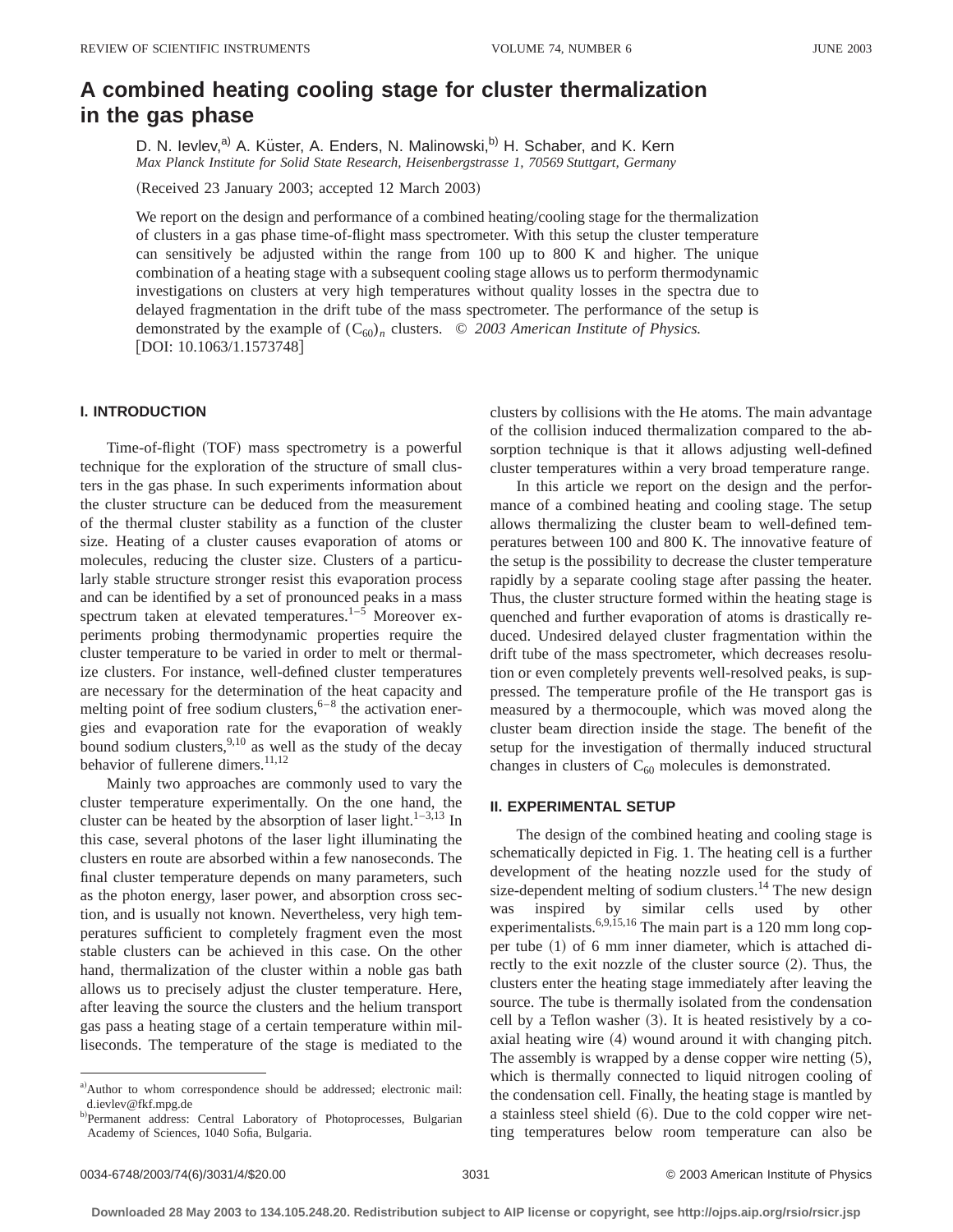

FIG. 1. Scheme of the experimental setup. After leaving the condensation cell the cluster successively pass the heating and the cooling stage. The scale on top refers to the thermocouple position during temperature profile measurements (see Fig. 2).

achieved when the heating current is only small or zero. Thus, with the heating cell the cluster temperature can be sensitively adjusted within the range from 100 to 800 K.

We find that the cluster intensity in the TOF spectra decreases rapidly with increasing tube length. Therefore, the length of the tube was optimized in order to achieve a constant temperature profile, i.e., long enough to thermalize the clusters while still maintaining sufficient beam intensity. Particular care has been taken to minimize the temperature variation within the heating tube at all temperatures (see Fig. 2). This was accomplished by winding the heating wire with a pitch that changes with position. At the entrance of the heating tube eight turns with a high pitch of about 2 mm per turn are wound, followed by 23 turns of lower pitch of about 4 mm per turn until the exit of the tube. Thus, when operating at elevated temperatures the cold clusters are heated up quickly and the hot zone of the tube is maximized.

The hot clusters enter the cooling stage directly after leaving the heater. Both stages are mechanically connected by a quartz glass adapter  $(7)$  and a spring  $(8)$ . This flexible connection avoids intensity losses during the transfer of the clusters while keeping the heat conduction at a minimum. The central part of the cooling stage is a stainless steel tube  $(9)$  with inner diameter that reduces from 6 to 4 mm within a distance of 7 mm at the entrance of the tube. The tube is embedded inside a flow cryostat with a reservoir of  $\sim$ 3 cm<sup>3</sup> for  $LN_2$  or LHe coolants. For the applications shown in this



FIG. 2. Temperature profile of the He transport gas inside the heating/ cooling stage. The temperature was measured by a chromel–constantan thermocouple.

article the cryostat was operated with liquid nitrogen.

Due to the pressure gradient between the cluster source and the first skimmer the pressure is already significantly decreased inside the cooling stage, reducing the number of collisions of the cluster with the He bath and increasing the tube length necessary for cluster thermalization. The purpose of the reduced inner diameter of the cold tube is to increase the cooling efficiency by increasing the collision rate. The attempt to increase the He partial pressure inside the cold tube and thus the cooling speed by injecting cold He gas at the circumference of the cooling stage entrance resulted in a complete loss of the cluster signal and was not successful.

The assembly is placed within our reflectron TOF mass spectrometer,<sup>11</sup> between the low-pressure inert gas condensation cell<sup>17</sup> and the first skimmer (Fig. 1). The TOF allows high-resolution mass spectroscopy with a resolution of  $m/\Delta m$  $= 15.000$  within the mass range up to 20.000 000 amu. The clusters are transported within a He flow driven by the pressure gradient from several millibar inside the cluster source down to  $10^{-7}$  mbar in the drift tube. The cluster velocity, and thus the dwell time of the clusters within the heating stage, has been determined experimentally.<sup>11,12</sup> This was done by measuring the different flight time of clusters by alternatively ionizing the clusters at the entrance and the exit of the heating stage. The dwell time can be varied from 0.5 to 1 ms by changing the helium pressure inside the cluster source.

#### **III. PERFORMANCE OF THE SETUP**

### **A. Temperature profile inside the combined heatingÕcooling stage**

The temperature inside the heating/cooling stage as a function of position and heating power was measured by using a chromel–constantan thermocouple. During the measurements the thermocouple was moved stepwise along the cluster path, starting from inside the cluster source until the exit of the cooling cell. Before acquiring the temperature at every position the thermocouple has completely been thermalized with the He transport gas. This was recognized by plateaus in the time dependence of the thermovoltage. The obtained temperature profile for different heating powers is shown in Fig. 2. The data represent the temperature of the He transport gas. During the measurements the cooling stage and the cluster source have been cooled by liquid nitrogen. The position on the *x* axis in Fig. 2 corresponds to the position indicated in Fig. 1. The thermocouple was attached electrically isolated to the system. Any mechanical contact with the heating stage, identified by a drop in the electrical resistance to ground, could thus be avoided.

According to Fig. 2 the cluster temperature profile can be characterized as follows: (i) the temperature inside the heating zone is constant and (ii) the temperature inside the cluster source is affected only little by the heating. On the other hand, the thermal coupling between heating and cooling stage is moderate and shows up only at high temperatures above 600 K. (iii) The transition regions between plateaus of constant low and high temperatures are extremely short, which on the other hand extends the plateau length. The cold helium emerging from the source is heated up to

**Downloaded 28 May 2003 to 134.105.248.20. Redistribution subject to AIP license or copyright, see http://ojps.aip.org/rsio/rsicr.jsp**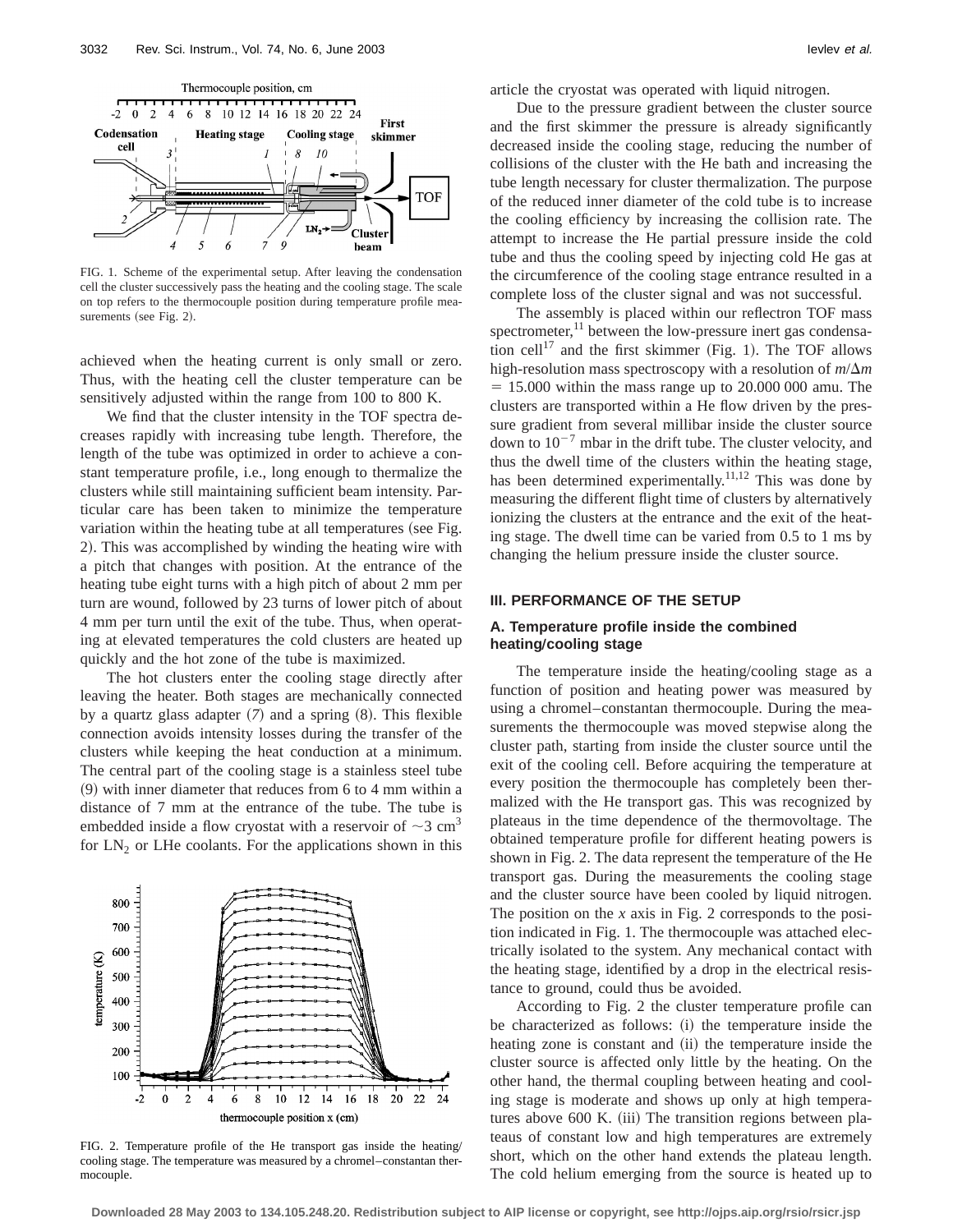840 K within only 3 cm. On the other hand, the cooling stage reduces the helium temperature from 840 K down to  $<$  100 K within 4 cm.

For a thermalization of the clusters at well-defined temperatures the constancy of the temperature inside the heating zone is very crucial. Plateaus of constant temperature are found over a length of 10 cm. The deviation from the average plateau temperature increases with increasing heating power: Below 600 K the plateau temperature is constant within  $\pm$  5 K over 10 cm, while at higher temperatures the deviation is smaller than  $\pm 15$  K. Deviations occur mainly at the ends of the heating zone due to heat transfer to the adjacent cold zones. Much attention was paid to the optimization of the plateau by modifying the pitch of the heating wire, in particular at the ends of the heating stage. Experiments with separate heating coils at the ends to compensate losses gave only little improvement, but required significantly higher efforts to control the He temperature during the experiment.

The He transport gas represents the temperature of the clusters only if the clusters perform a sufficient number of collisions with the He atoms. This number varies with He pressure, the collision cross section, the average cluster velocity with respect to the helium atoms, as well as the time the clusters spend inside the heating zone. We calculated that  $(C_{60})$ <sub>n</sub> clusters perform  $10^5 - 10^6$  collisions with the He bath at a pressure of 1 mbar inside the cluster source, with the heating stage kept at 300 K.<sup>11</sup> The calculation shows that even at the highest temperature the length of the heating cell is sufficient for the clusters to perform enough collisions and to thermalize to the temperature given by the He bath.

In contrast to that, the cluster temperature inside the cooling stage is not in general represented by the He transport gas temperature. This is due to the reduced He partial pressure there and the reduced length of the cooling stage. The data in Fig. 2 show that the He has a temperature of 100 K over a distance of 4 cm, from  $x = 20$  to  $x = 24$ . However, the  $(C_{60})_n$  clusters do not cool down to the bath temperature if the heating stage is at very high temperatures above 800 K. This can be shown by means of delayed fragmentation in the mass spectra, as will be discussed in the next section.

#### **B. Temperature dependent TOF mass spectra**

The advantage of the combined heating/cooling stage for structural investigations is demonstrated by the example of  $(C_{60})_n$  clusters. Figure 3 shows the mass spectra of  $(C_{60})_n$ clusters taken at different cluster temperatures. For mass spectroscopy, the clusters have been ionized in the acceleration region of the TOF by a 20 ns light pulse of a  $F<sub>2</sub>$  excimer laser. The wavelength of the laser of  $\lambda$ =157 nm corresponds to a photon energy of 7.9 eV. This energy is just above the  $C_{60}$  molecule ionization threshold (7.6 eV), therefore clusters are ionized without additional heating.

The spectrum in Fig.  $3(a)$  was obtained without any heating or cooling of the clusters after leaving the condensation cell. In this case, due to the thermal coupling of the heating stage to the condensation cell, the temperature of the cluster beam is  $\sim$ 100 K after passing the heating/cooling stage. The appearance of well resolved peaks with a smooth



FIG. 3. Comparison of the TOF mass spectra of  $(C_{60})$ <sub>n</sub> clusters obtained (a) without thermal treatment, (b) after annealing the cluster beam to 610 K, and  $(c)$  after annealing the clusters to 610 K, followed by cooling with liquid nitrogen. The regions around  $n=50$  are shown enlarged as insets in (a)–(c). Well-resolved peaks of doubly charged  $(C_{60})_n^{++}$  clusters, connected by dashed lines, are visible in the insets in  $(a)$  and  $(c)$ . The background shaded in gray in (b) is due to delayed fragmentation in the drift tube of the mass spectrometer and cannot be resolved. The suppression of the delayed fragmentation leads to significant improvements of the spectra in (c).

intensity distribution, i.e., without particularly pronounced peaks, is characteristic for the disordered state of the  $(C_{60})_n$ clusters. In addition to peaks of singly charged clusters  $(C_{60})^+_n$ , also the signal from doubly charged clusters  $(C_{60})_n^+$ <sup>+</sup> is visible here [see the inset to Fig. 3(a)].

Heating the cluster beam up to  $T=610$  K without subsequent cooling completely changes the spectrum [Fig.  $3(b)$ ]: only a few prominent peaks on top of a nonresolved background, shaded in gray, are visible. These peaks represent particularly stable clusters, which resist evaporation during the time of flight. This clearly shows the main advantage of measurements at elevated temperatures for structural investigations. Less stable clusters sublime and their respective peaks disappear from the spectrum. The background shaded in gray is due to continuing evaporation of the hot clusters after leaving the heating cell, in the drift tube of the TOF.